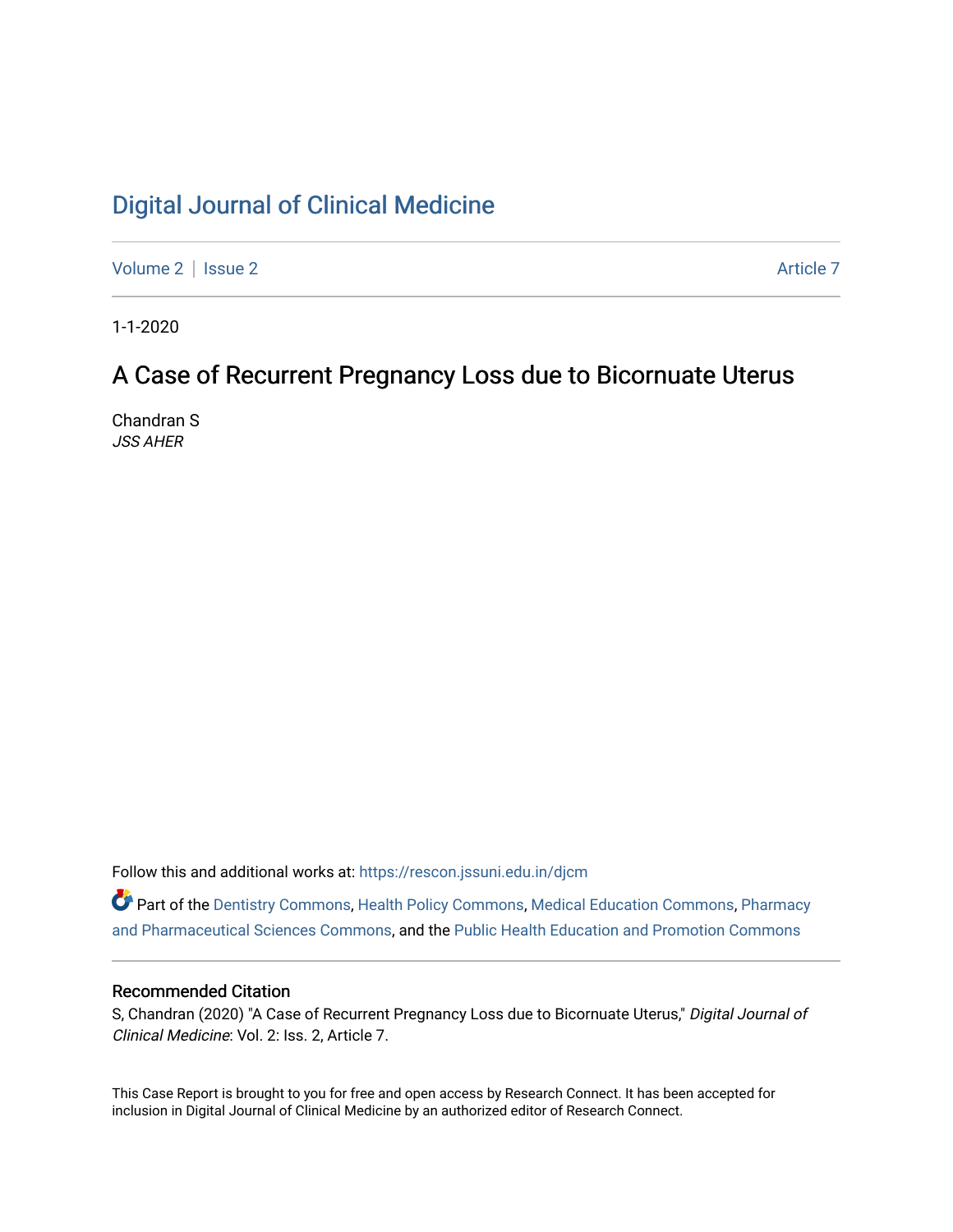A Case of Recurrent Pregnancy Loss due to Bicornuate Uterus

#### Chandran S, 7<sup>TH</sup> term, JSS Medical College, JSS AHER, Mysuru

#### **Clinical History**

30 year old G10 P4 L2 A5 D2 came with h/o 1.5 months of amenorrhoea with c/o bleeding PV since 2 weeks a/wpain,c/o fatigue since 2 days.

**History of present pregnancy:** 1st trimester – conceived spontaneously, pregnancy detected by UPT 1 week back, confirmed by USG.

# **Obstretic History**

G10 P4 L2 A5 D2

1st – concieved spontaneously, breech delivery, male died at 22 days. Cause of death – jaundice

2nd- conceived spontaneously, spontaneous abortion at 2 months, D&C done

3rd – conceived spontaneously, spontaneous abortion at 2.5 months

4th – conceived spontaneously, spontaneous abortion at 1.5 months

5th – conceived spontaneously, spontaneous abortion at 3 months

6th – conceived spontaneously, cervical encerclage at 4th month, FTND, female baby died at 2 years. Cause of death – Tuberculosis

7th – conceived spontaneously, FTND, female baby, 9 years of age, currently active and healthy

8th – concieved spontaneously, FTND, female baby, 8 years of age, currently active and healthy.

9th – concieved spontaneously, consumption of MTP pills at 1.5 months, complete abortion.

10th – conceived spontaneously, present one.

Menstrual history:

 $LMP - 9/3/19$ 

EDD – 16/12/19

POG – 6 weeks 2 days

Past cycles – 3-5/30, regular, moderate flow, No pain, No clots.

H/o of Laproscopic sterilization done in 2011 and 2015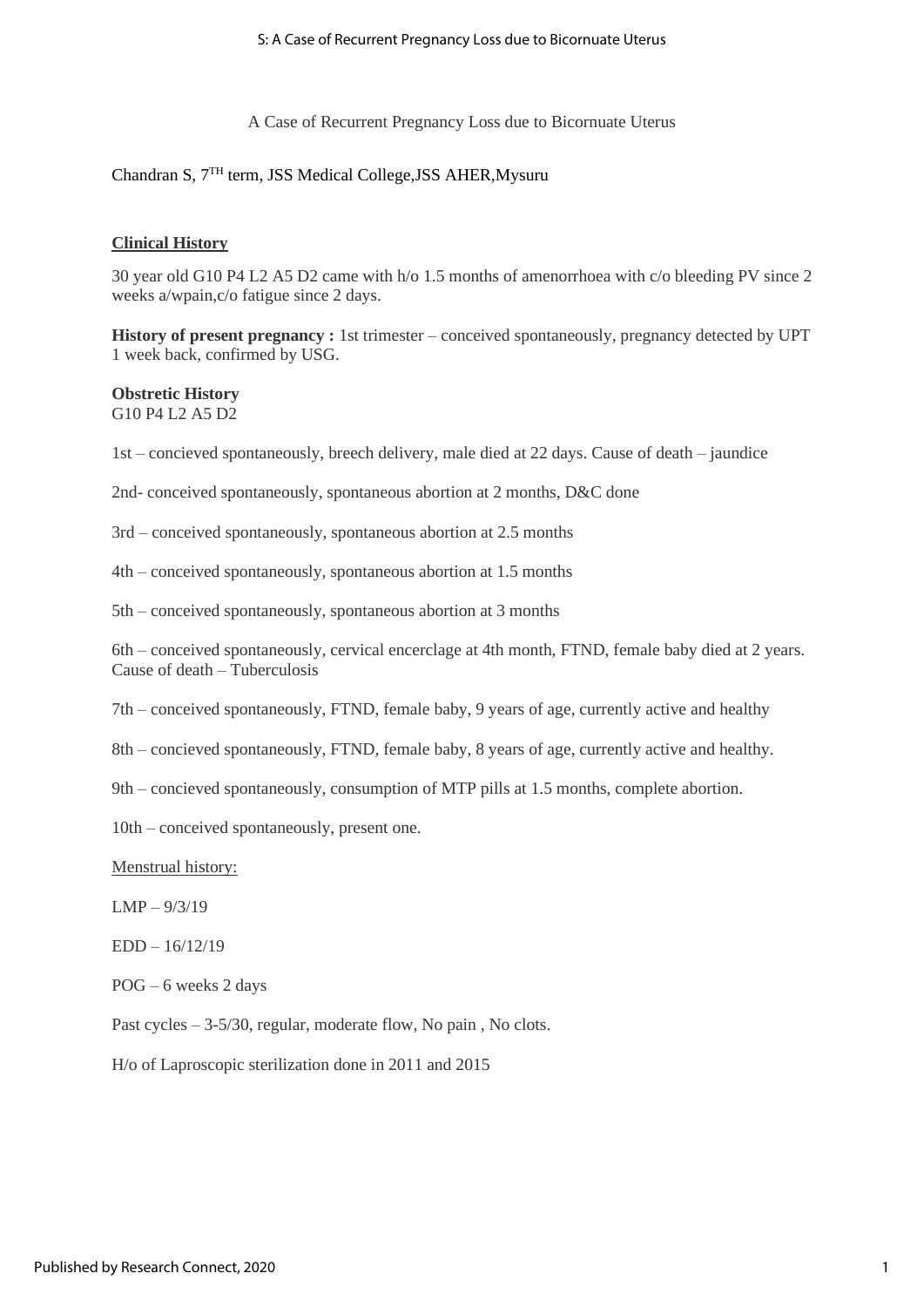### **Examination:**

GENERAL PHYSICAL EXAMINATION: Pulse – 84 bpm

BP – 130/80 mm Hg

Pallor absent

SYSTEMIC EXAMINATION : CVS – S1, S2 heard. No murmurs

RS – B/L normal vesicular breath sounds heard. No added sounds

P/A – Soft, non tender. No organomegaly

P/S – No discharge, cervix healthy

P/V – uterus bulky, corresponds to 8 weeks size.

#### **Investigations:**

**Hb** – 12.4gm/dl (12-15 gm/dl) **TLC** – 11410 cells/cumm (4000 – 11000 cells/cumm) **DC**: Neutrophils – 59.1 **Lymphocytes** – 34.9 **Eosinophils** – 1.6 **Monocytes** – 4.1 **Basophils** – 0.3 **PCV** – 38.9 (36-46%) **Rbc count** – 5.08 million/cumm (3.8-4.8 million/cumm)

#### **Diagnosis:**

- 1. Chromosomal abnormality
- 2. Inherited thrombophilias
- 3. Anti -phospholipid antibody syndrome
- 4. Poorly controlled diabetes
- 5. Thyroid autoantibodies
- 6. Luteal phase defect
- 7. Polycystic ovarian syndrome

#### **Diagnosis**:

30 Year old Gravida 10 Para 4 Living 2 Abortion 5 Death 2 with 6 weeks 2 days of gestation with BicornuateUnicollis Uterus with implantation in the left horn.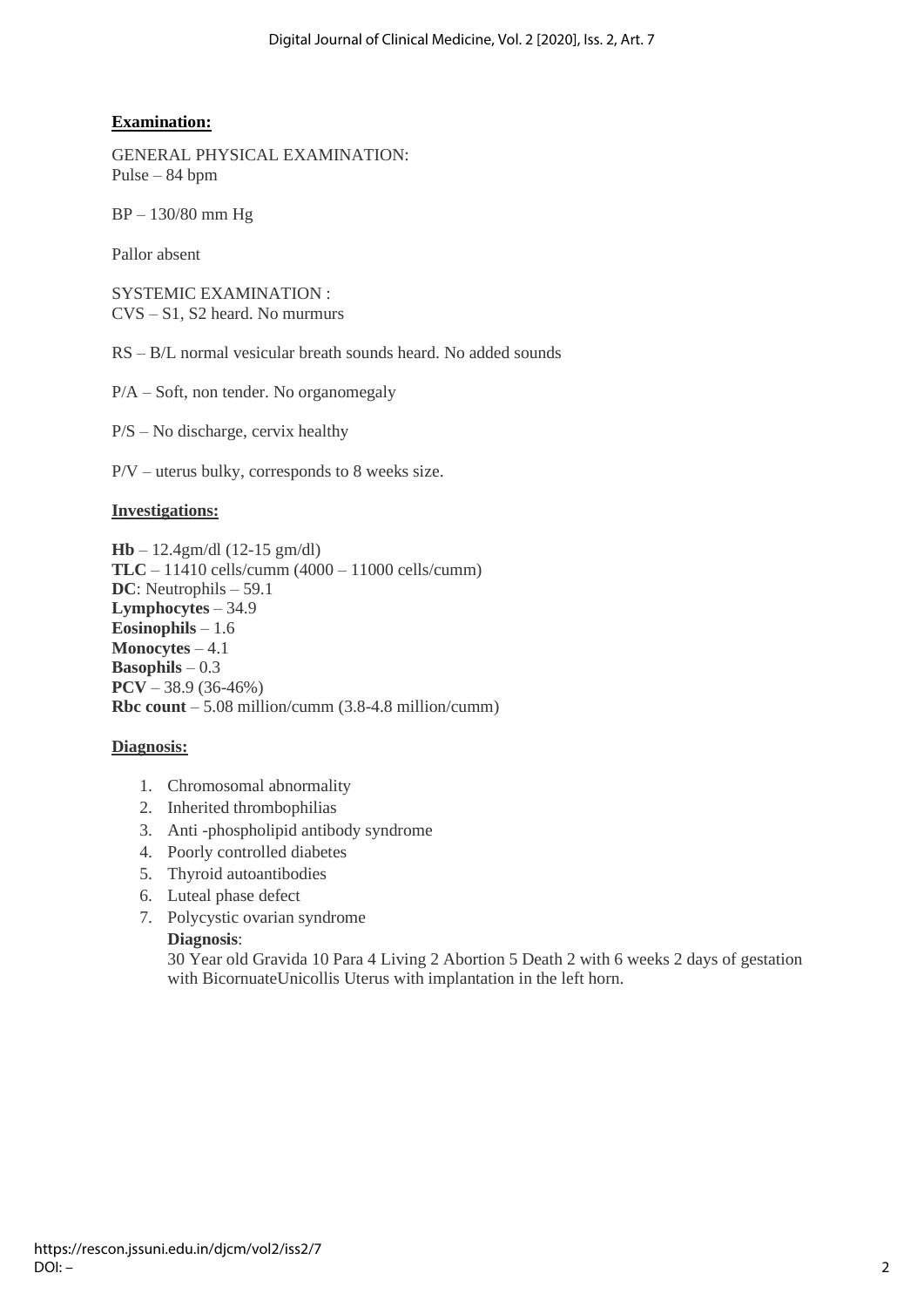#### **Treatment:**

Procedure: MTP with Laproscopic bilateral salpingectomy under GA.

Laproscopic findings: BicornateUnicollis uterus noted Right hydrosalpinx noted Fallope rings of old tubectomy present on the right tube Left tube not tubectomized Bilateral salpingectomy done

Per-operative findings: Products of conception present in the left horn 6 weeks size uterus noted Products sent for HPE.

#### **Discussion:**

Congenital uterine anomalies result from the abnormal formation, fusion, or resorption of Müllerian duct during fetal life.

They are present in, 2–8% of infertile women, and 5–30% of women with a history of miscarriage(1). Premature deliveries (29%), spontaneous first-trimester abortions (24%), ectopic pregnancies (3%), abnormal fetal presentations (23%) and a high cesarean section rate (27.5%) occurred in those patients.

In 30% of the patients, cervical incompetence was diagnosed. Improved obstetric outcomes occurred in patients treated with cervical cerclage(5).

Although uterine anomalies are associated with adverse reproductive outcomes, healthy reproductive outcomes are possible.

Females with obstructive uterine anomalies tend to present during adolescence due to pelvic pain or dysmenorrhea, and those with non obstructive uterine anomalies may not be identified until evaluation of pregnancy loss, an obstetric complication, or infertility is initiated.

Imaging modalities to evaluate congenital uterine anomalies include two-dimensional ultrasonography (2DUS), three-dimensional ultrasonography (3DUS), hysterosalpingography, saline infusion ultrasonography, and magnetic resonance imaging (MRI).

As 3DUS is increasingly utilized in pelvic imaging, this modality is proving to be highly accurate in diagnosing uterine anomalies and may be equivalent to MRI(2).

Widely diverging horns seen on HSG may suggest a bicornuate uterus and an intercornual angle greater than 105 degrees suggests bicornuate uterus, whereas one less than 75 degrees indicates a septate uterus. However, MRI may be necessary to define fundal contour.

With this, an intrafundal downward cleft measuring greater than or equal to 1 cm is indicative of bicornuate uterus, whereas a cleft depth  $\lt 1$  cm indicates a septate uterus(9)

Over the years, surgical treatments have been offered to women diagnosed with congenital uterine anomalies.

Abdominal metroplasty is associated with significant morbidities, such as prolonged hospital stay, long post-op recovery, intra-abdominal adhesions, uterine rupture in subsequent pregnancies etc.(3) Strassman metroplasty provides an important decrease in the percentage of fetal loss (8-12%) compared to patients without surgical treatment (70-96%).(7) It is a unification procedure performed to correct the two smaller uterine cavities into a more spacious single cavity. Improved reproductive performance was reported after unification metroplasty. Laparoscopic route can be adopted for this procedure with all the advantages of minimally invasive surgery. The laparoscopic route provides better magnification, lower tissue drying, reduced infections, lesser adhesions, shorter hospital stay,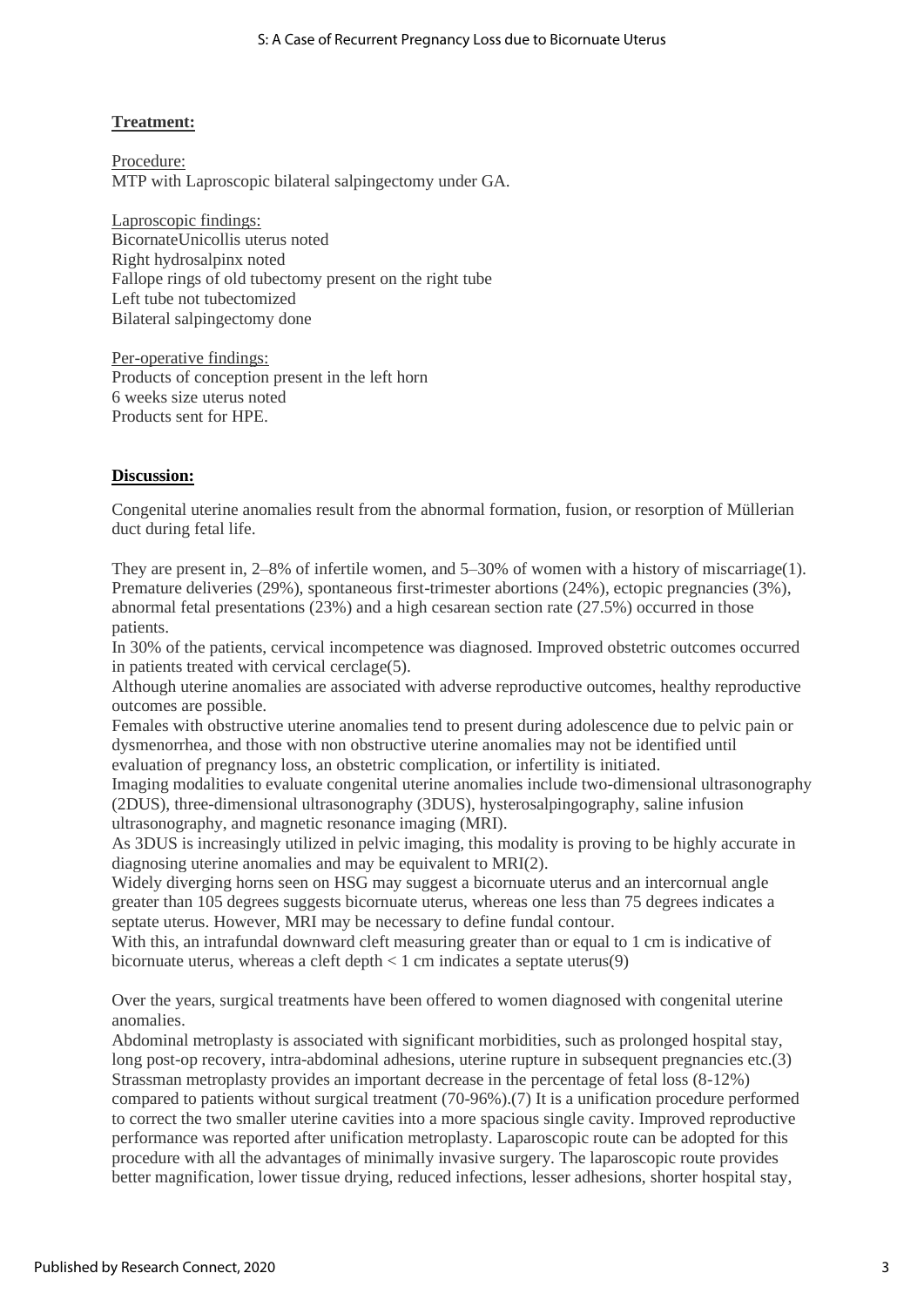and quicker recovery. (6) The actual benefit of metroplasty for a bicornuate uterus, however, has not been tested in a controlled clinical trial and metroplasty for now should be reserved for women in whom recurrent pregnancy loss occurs with no other identifiable cause(8).

According to the CREST study, the 10-year failure rate is 18.5 per 1000 procedures.The pregnancy rates were highest following laparoscopic Hulka clip sterilization and lowest following monopolar coagulation and postpartum salpingectomy (4)



USG abdomen of bicornuate uterus https://radiopaedia.org/articles/bicornuate-uterus



HSG of bicornuate uterus https://radiopaedia.org/cases/bicornuate-vs-septate-uterus?lang=us

### **References:**

- 1. Chan, Yee Yin (2019) Study to evaluate the prevalence, importance, and treatment of women with congenital uterine anomalies. PhD thesis, University of Nottingham.
- 2. Rackow B.W. (2019) Congenital Uterine Anomalies. In: Stadtmauer L., Tur-Kaspa I. (eds) Ultrasound Imaging in Reproductive Medicine. Springer, Cham
- 3. G. Zlopaša,S. Škrablin ,D. Kalafatić ,V. Banović ,J. Lešin.Uterine anomalies and pregnancy outcome following resectoscope metroplasty. Volume 98. International journal of gynaecology and obstetrics; 2007.
- 4. Gossman W, Canela CD, Nama N. Tubal Sterilization StatPearls [Internet]. Treasure Island (FL): StatPearls Publishing; 2020 Jan
- 5. Golan A,Langer R, Neuman M, Wexler S, Segev E, David MF,Obstetric outcome in women with congenital uterine malformations, Journal of reproductive medicine, 1992 Mar; 37(3): 233-6.
- 6. SDS Karthik, Alka Kriplani, Reeta Mahey,Garima Kachhawa, Successful reproductive outcome after Laparosopic strassman metroplasty, Journal of Human reproductive sciences, 2017 Jul-Sep; 10(3): 231–234.
- 7. R. Tomasz, M. Marta, and B. Aleksandra, "Clinical effectiveness of Strassman operation in the treatment of bicornuate uterus," Ginekologia Polska, vol. 80, no. 2, pp. 88–92, 2009.
- 8. M. Sugiura-Ogasawara, B. L. Lin, K. Aoki et al., "Does surgery improve live birth rates in patients with recurrent miscarriage caused by uterine anomalies?" Journal of Obstetrics & Gynaecology, vol. 35, no. 2, pp. 155–158, 2015.
- 9. K. L. Reuter, D. C. Daly, and S. M. Cohen, "Septate versus bicornuate uteri: Errors in imaging diagnosis," Radiology, vol. 172, no. 3, pp. 749–752, 1989.